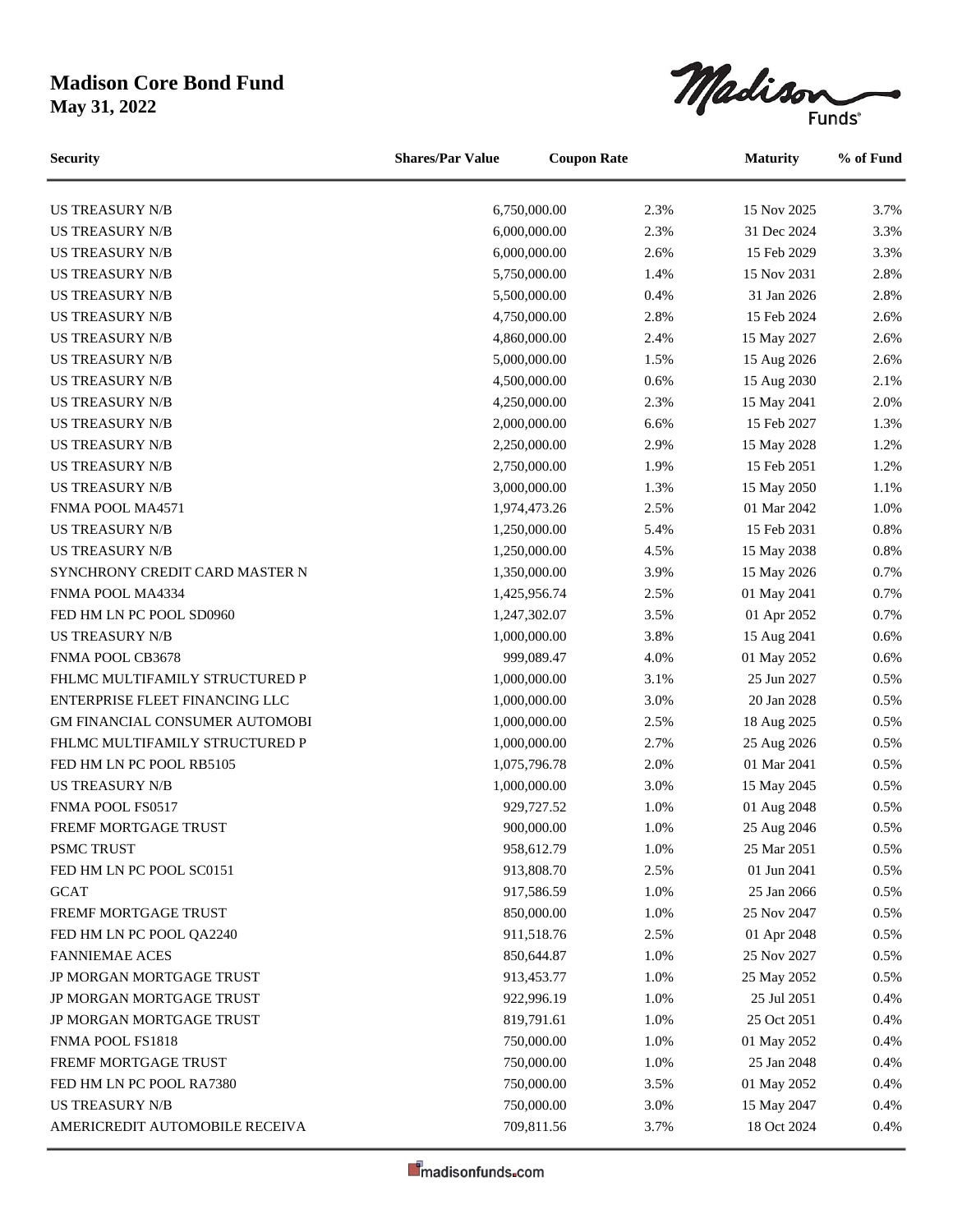Madison

| <b>Security</b>                      | <b>Shares/Par Value</b><br><b>Coupon Rate</b> |            | <b>Maturity</b> |             | % of Fund |
|--------------------------------------|-----------------------------------------------|------------|-----------------|-------------|-----------|
| FNMA POOL FM3165                     |                                               | 763,118.13 | 1.0%            | 01 Dec 2047 | 0.4%      |
| <b>FISERV INC</b>                    |                                               | 750,000.00 | 3.5%            | 01 Jul 2029 | 0.4%      |
| FNMA POOL CB3076                     |                                               | 741,695.09 | 2.5%            | 01 Mar 2042 | 0.4%      |
| FNMA POOL FM5530                     |                                               | 678,539.70 | 1.0%            | 01 Nov 2050 | 0.4%      |
| <b>AES CORP/THE</b>                  |                                               | 750,000.00 | 1.4%            | 15 Jan 2026 | 0.4%      |
| LOWE S COS INC                       |                                               | 750,000.00 | 4.3%            | 01 Apr 2052 | 0.4%      |
| WOODWARD CAPITAL MANAGEMENT          |                                               | 712,425.53 | 1.0%            | 25 Dec 2051 | 0.4%      |
| FREDDIE MAC STACR                    |                                               | 656,066.50 | 1.0%            | 25 Oct 2033 | 0.4%      |
| JP MORGAN MORTGAGE TRUST             |                                               | 713,532.39 | 1.0%            | 25 Jun 2051 | 0.3%      |
| WELLS FARGO MORTGAGE BACKED SE       |                                               | 697,758.27 | 1.0%            | 25 Sep 2051 | 0.3%      |
| JPMORGAN CHASE BANK, NA CACL         |                                               | 618,839.41 | 0.8%            | 25 Feb 2028 | 0.3%      |
| NASDAQ INC                           |                                               | 750,000.00 | 1.7%            | 15 Jan 2031 | 0.3%      |
| FLAGSTAR MORTGAGE TRUST              |                                               | 632,916.49 | 1.0%            | 25 Sep 2041 | 0.3%      |
| PECO ENERGY CO                       |                                               | 750,000.00 | 3.1%            | 15 Mar 2051 | 0.3%      |
| JPMORGAN CHASE + CO                  |                                               | 650,000.00 | 1.0%            | 04 Feb 2027 | 0.3%      |
| CONAGRA BRANDS INC                   |                                               | 600,000.00 | 0.5%            | 11 Aug 2023 | 0.3%      |
| MARATHON PETROLEUM CORP              |                                               | 600,000.00 | 3.8%            | 01 Apr 2028 | 0.3%      |
| ORACLE CORP                          |                                               | 750,000.00 | 4.0%            | 25 Mar 2051 | 0.3%      |
| <b>VALERO ENERGY CORP</b>            |                                               | 500,000.00 | 6.6%            | 15 Jun 2037 | 0.3%      |
| HUNTINGTON BANCSHARES                |                                               | 700,000.00 | 1.0%            | 15 Aug 2036 | 0.3%      |
| FLORIDA POWER + LIGHT CO             |                                               | 700,000.00 | 2.9%            | 04 Dec 2051 | 0.3%      |
| CHASE AUTO CREDIT LINKED NOTES       |                                               | 568,132.64 | 0.9%            | 26 Feb 2029 | 0.3%      |
| JPMORGAN CHASE BANK, NA CACL         |                                               | 557,377.68 | 0.9%            | 25 Sep 2028 | 0.3%      |
| DONLEN FLEET LEASE FUNDING           |                                               | 548,097.37 | 0.6%            | 11 Dec 2034 | 0.3%      |
| NEXTERA ENERGY CAPITAL               |                                               | 600,000.00 | 1.9%            | 15 Jun 2028 | 0.3%      |
| <b>CIM TRUST</b>                     |                                               | 563,279.95 | 1.0%            | 25 Apr 2051 | 0.3%      |
| <b>JPMORGAN CHASE + CO</b>           |                                               | 600,000.00 | 1.0%            | 31 Dec 2099 | 0.3%      |
| SOUTHWEST AIRLINES CO                |                                               | 500,000.00 | 5.1%            | 15 Jun 2027 | 0.3%      |
| <b>US TREASURY N/B</b>               |                                               | 500,000.00 | 3.4%            | 15 Nov 2048 | 0.3%      |
| CHARTER COMM OPT LLC/CAP             |                                               | 500,000.00 | 4.9%            | 23 Jul 2025 | 0.3%      |
| <b>CVS HEALTH CORP</b>               |                                               | 500,000.00 | 5.1%            | 20 Jul 2045 | 0.3%      |
| MARVELL TECHNOLOGY INC               |                                               | 500,000.00 | 4.2%            | 22 Jun 2023 | 0.3%      |
| HUNTINGTON NATIONAL BANK             |                                               | 500,000.00 | 1.0%            | 16 May 2025 | 0.3%      |
| HP INC                               |                                               | 600,000.00 | 2.7%            | 17 Jun 2031 | 0.3%      |
| <b>CIGNA CORP</b>                    |                                               | 500,000.00 | 4.9%            | 15 Dec 2048 | 0.3%      |
| VERIZON COMMUNICATIONS               |                                               | 500,000.00 | 4.4%            | 01 Nov 2034 | 0.3%      |
| <b>GM FINANCIAL SECURITIZED TERM</b> |                                               | 500,000.00 | 2.9%            | 16 Oct 2024 | 0.3%      |
| STORE CAPITAL CORP                   |                                               | 500,000.00 | 4.5%            | 15 Mar 2028 | 0.3%      |
| FNMA POOL AO4134                     |                                               | 500,577.15 | 3.5%            | 01 Jun 2042 | 0.3%      |
| CARLISLE COS INC                     |                                               | 500,000.00 | 3.5%            | 01 Dec 2024 | 0.3%      |
| FNMA POOL FS1704                     |                                               | 493,384.61 | 1.0%            | 01 May 2052 | 0.3%      |
| AT+T INC                             |                                               | 500,000.00 | 4.8%            | 15 May 2046 | 0.3%      |
| TRANSDIGM INC                        |                                               | 475,000.00 | 6.3%            | 15 Mar 2026 | 0.3%      |
| LAD AUTO RECEIVABLES TRUST           |                                               | 498,668.19 | 1.3%            | 17 Aug 2026 | 0.3%      |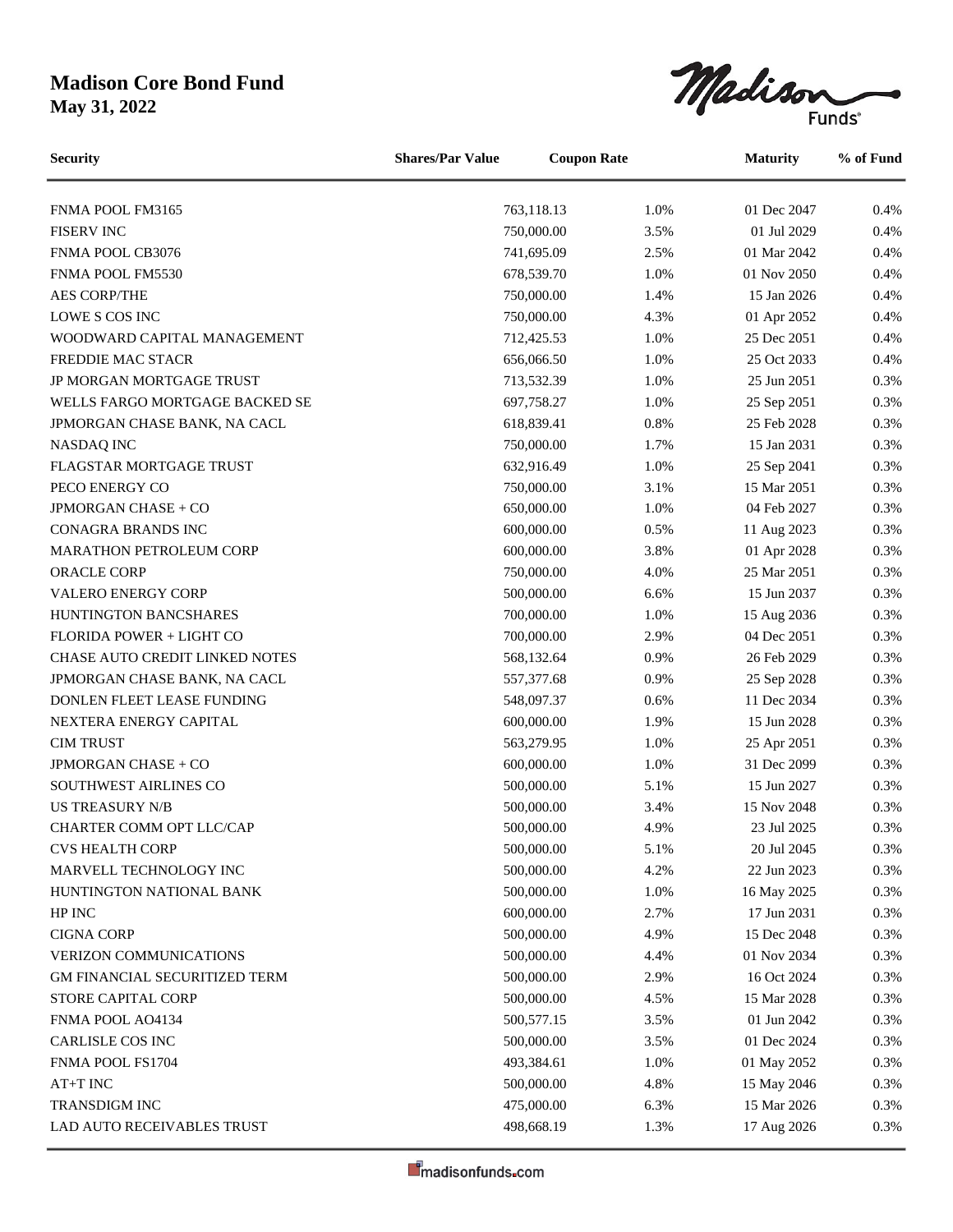Madison

DISCOVERY COMMUNICATIONS 500,000.00 5.0% 20 Sep 2037 0.3% SANTANDER REVOLVING AUTO LOAN 500,000.00 3.0% 26 Jan 2032 0.3% FANNIE MAE 2,878,495.72 5.5% 25 Dec 2035 0.3% ASHTEAD CAPITAL INC 600,000.00 2.5% 12 Aug 2031 0.3% PHILLIPS 66 500,000.00 0.9% 15 Feb 2024 0.3% BALL CORP 6.3% 15 Mar 2026 15 Mar 2026 15 Mar 2026 15 Mar 2026 15 Mar 2026 15 Mar 2026 15 Mar 2026 15 Mar 2026 JPMORGAN CHASE BANK, NA CACL 490,894.54 0.9% 26 Dec 2028 0.3% BREAD FINANCIAL HLDGS 500,000.00 4.8% 15 Dec 2024 0.3% AIR LEASE CORP 60.3% 15 Jan 2026 15 Jan 2026 16.5 AIR LEASE CORP GS MORTGAGE BACKED SECURITIES 535,006.00 1.0% 25 May 2051 0.3% FNMA POOL AL3072 479,875.58 1.0% 01 Feb 2043 0.3% FNMA POOL AL1998 **155.849.52** 1.0% 01 Mar 2042 0.3% BUNGE LTD FINANCE CORP 500,000.00 1.6% 17 Aug 2025 0.3% FANNIE MAE 68 100 25 May 2031 10.3% 25 May 2031 10.3% BERKSHIRE HATHAWAY FIN 500,000.00 2.9% 15 Mar 2032 0.3% GOLDMAN SACHS GROUP INC 500,000.00 1.0% 21 Oct 2027 0.3% TRUIST FINANCIAL CORP 500,000.00 1.0% 02 Mar 2027 0.3% ATHENE GLOBAL FUNDING  $500,000.00$   $1.5\%$  08 Jan 2026 0.2% DELL INT LLC / EMC CORP 625,000.00 3.5% 15 Dec 2051 0.2% WOODWARD CAPITAL MANAGEMENT 489,058.32 1.0% 25 Jan 2052 0.2% CENTENE CORP 60000000 2.5% 15 Jul 2028 0.2% MAGALLANES INC 500,000.00 5.1% 15 Mar 2052 0.2% TD SYNNEX CORP 60.2% 60.000.00 1.8% 09 Aug 2026 0.2% AVOLON HOLDINGS FNDG LTD 500,000.00 2.1% 21 Feb 2026 0.2% AERCAP IRELAND CAP/GLOBA 60.2% 60.2% 500,000.00 1.8% 30 Jan 2026 1.8% 30 Jan 2026 1.8% ANALOG DEVICES INC 500,000.00 1.7% 01 Oct 2028 0.2% TRACTOR SUPPLY CO 6550,000.00 1.8% 01 Nov 2030 0.2% EXPEDIA GROUP INC 60000000 500,000,000 3.3% 15 Feb 2030 0.2% REGIONS FINANCIAL CORP 500,000.00 1.8% 12 Aug 2028 0.2% CHARLES SCHWAB CORP 6.2% 6.2% 550,000.00 1.0% 31 Dec 2099 0.2% QUANTA SERVICES INC 500,000.00 2.9% 01 Oct 2030 0.2% WELLTOWER INC 500,000.00 2.1% 15 Jan 2029 0.2% VERIZON COMMUNICATIONS 500,000.00 3.4% 22 Mar 2041 0.2% AT+T INC 60000.00 2.3% 01 Feb 2032 0.2% PHILLIPS 66 6 6 2030 15 Dec 2030 15 Dec 2030 15 Dec 2030 15 Dec 2030 15 Dec 2030 15 Dec 2030 15 Dec 2030 15 Dec 2030 VERISIGN INC 500,000.00 2.7% 15 Jun 2031 0.2% ROYALTY PHARMA PLC 600,000.00 500,000.00 2.2% 02 Sep 2030 0.2% ALIBABA GROUP HOLDING  $500,000,00$   $2.1\%$  09 Feb 2031 0.2% BLOCK INC 450,000.00 2.8% 01 Jun 2026 0.2% DUKE ENERGY CORP 500,000.00 3.8% 01 Sep 2046 0.2% MORGAN STANLEY 600,000.00 1.0% 28 Apr 2032 0.2% PERKINELMER INC 125,000.00 0.6% 15 Sep 2023 0.2% VMWARE INC 500,000.00 2.2% 15 Aug 2031 0.2% KINDER MORGAN INC 400,000.00 5.6% 01 Jun 2045 0.2% **Security Shares/Par Value Coupon Rate Maturity % of Fund**

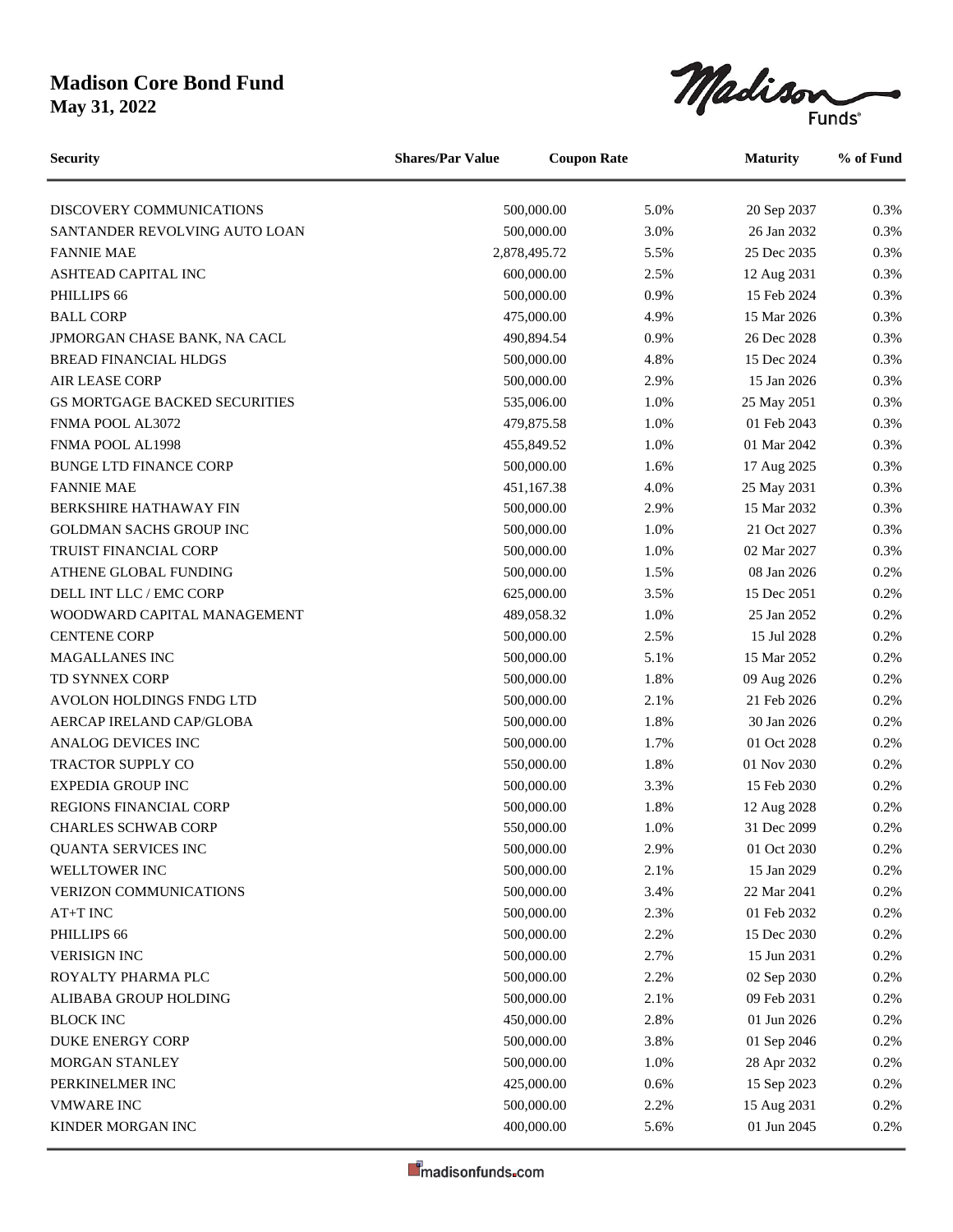Madison

FANNIE MAE CAS 25 Dec 2041 0.2% STERIS PLC 60.000.00 500,000.00 3.8% 15 Mar 2051 0.2% FED HM LN PC POOL QA1033 415,992.39 3.0% 01 Jul 2049 0.2% BOARDWALK PIPELINES LP 400,000.00 4.5% 15 Jul 2027 0.2% SALESFORCE INC 600,000.00 500,000.00 2.9% 15 Jul 2051 0.2% INTL FLAVOR + FRAGRANCES 500,000.00 3.5% 01 Dec 2050 0.2% GARTNER INC 6. 100,000.00 4.5% 01 Jul 2028 0.2% CNH EQUIPMENT TRUST 1885,000.00 3.2% 15 Jan 2026 0.2% JPMORGAN CHASE BANK, NA CACL 387,854.59 1.0% 25 Jan 2028 0.2% T MOBILE USA INC 100,000.00 15 Apr 2026 15 Apr 2026 15 Apr 2026 15 Apr 2026 15 Apr 2026 15 Apr 2026 15 Apr 2026 GOLDMAN SACHS BDC INC 100,000.00 2.9% 15 Jan 2026 0.2% MARTIN MARIETTA MATERIAL 500,000.00 3.2% 15 Jul 2051 0.2% MARS INC 400,000.00 3.9% 01 Apr 2039 0.2% JEFFERIES GRP LLC / CAP 450,000.00 2.6% 15 Oct 2031 0.2% LOWE S COS INC 500,000.00 3.0% 15 Oct 2050 0.2% **Security Shares/Par Value Coupon Rate Maturity % of Fund**

| ROYALTY PHARMA PLC              | 500,000.00 | 3.6% | 02 Sep 2050 | 0.2% |
|---------------------------------|------------|------|-------------|------|
| <b>BOEING CO</b>                | 400,000.00 | 2.2% | 04 Feb 2026 | 0.2% |
| <b>BANK OF AMERICA CORP</b>     | 400,000.00 | 1.0% | 11 Mar 2027 | 0.2% |
| FED HM LN PC POOL RC1421        | 377,209.72 | 2.5% | 01 Jun 2035 | 0.2% |
| <b>FNMA POOL 890696</b>         | 364,091.42 | 1.0% | 01 Sep 2030 | 0.2% |
| <b>CITIGROUP INC</b>            | 350,000.00 | 1.0% | 24 May 2033 | 0.2% |
| FNMA POOL BE0108                | 370,082.85 | 3.0% | 01 Jan 2047 | 0.2% |
| <b>BAXTER INTERNATIONAL INC</b> | 400,000.00 | 2.3% | 01 Dec 2028 | 0.2% |
| <b>INTERCONTINENTALEXCHANGE</b> | 350,000.00 | 4.6% | 15 Mar 2033 | 0.2% |
| CAPITAL ONE FINANCIAL CO        | 350,000.00 | 1.0% | 10 May 2028 | 0.2% |
| FED HM LN PC POOL G60722        | 366,674.84 | 3.0% | 01 Oct 2046 | 0.2% |
| HILTON DOMESTIC OPERATIN        | 350,000.00 | 5.4% | 01 May 2025 | 0.2% |
| <b>FANNIE MAE</b>               | 352,339.61 | 3.5% | 25 Apr 2031 | 0.2% |
| FED HM LN PC POOL Q04092        | 343,213.92 | 4.0% | 01 Oct 2041 | 0.2% |
| <b>BANK OF NY MELLON CORP</b>   | 400,000.00 | 1.0% | 31 Dec 2099 | 0.2% |
| VERIZON OWNER TRUST             | 350,000.00 | 2.0% | 22 Jul 2024 | 0.2% |
| FIFTH THIRD BANCORP             | 350,000.00 | 1.0% | 25 Apr 2033 | 0.2% |
| <b>WRKCO INC</b>                | 350,000.00 | 3.9% | 01 Jun 2028 | 0.2% |
| AMERICAN AIRLINES/AADVAN        | 350,000.00 | 5.5% | 20 Apr 2026 | 0.2% |
| <b>SBA COMMUNICATIONS CORP</b>  | 350,000.00 | 3.9% | 15 Feb 2027 | 0.2% |
| <b>BOEING CO</b>                | 350,000.00 | 5.8% | 01 May 2050 | 0.2% |
| FED HM LN PC POOL G08686        | 346,163.45 | 3.0% | 01 Jan 2046 | 0.2% |
| <b>GLP CAPITAL LP / FIN II</b>  | 400,000.00 | 3.3% | 15 Jan 2032 | 0.2% |
| <b>VIATRIS INC</b>              | 400,000.00 | 2.7% | 22 Jun 2030 | 0.2% |
| WELLS FARGO + COMPANY           | 350,000.00 | 1.0% | 30 Apr 2026 | 0.2% |
| FIFTH THIRD BANCORP             | 350,000.00 | 2.6% | 05 May 2027 | 0.2% |
| SANTANDER CONSUMER AUTO RECEIV  | 326,517.37 | 0.5% | 15 Aug 2024 | 0.2% |
| <b>EASTERN GAS TRAN</b>         | 350,000.00 | 3.0% | 15 Nov 2029 | 0.2% |
| <b>7 ELEVEN INC</b>             | 400,000.00 | 1.8% | 10 Feb 2031 | 0.2% |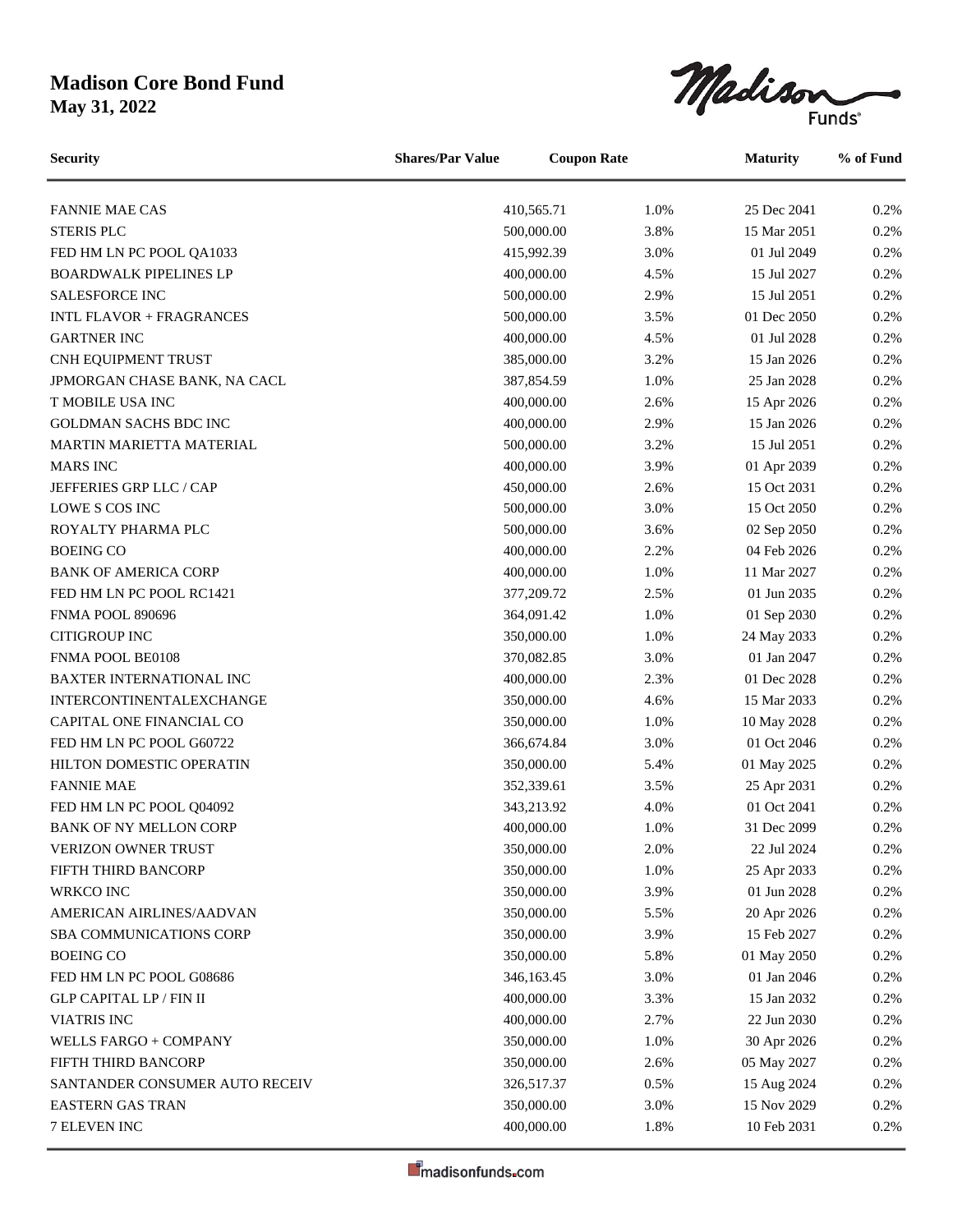Madison

ENLINK MIDSTREAM PARTNER 400,000.00 5.5% 01 Jun 2047 0.2% LYB INT FINANCE III  $400,000.00$   $3.6\%$  01 Apr 2051 0.2% PERFORMANCE FOOD GROUP I 325,000.00 5.5% 15 Oct 2027 0.2% PIONEER NATURAL RESOURCE 375,000.00 2.2% 15 Jan 2031 0.2% BERKSHIRE HATHAWAY FIN 350,000.00 3.9% 15 Mar 2052 0.2% CAPITAL ONE FINANCIAL CO 350,000.00 1.0% 01 Mar 2030 0.2% FED HM LN PC POOL G08653 327,679.97 3.0% 01 Jul 2045 0.2% FNMA POOL AJ4046 **307,760.66** 4.0% 01 Oct 2041 0.2% BANK OF AMERICA CORP 250,000.00 1.0% 08 Mar 2037 0.2% BOEING CO 6 600 1 600 1 600 1 600 1 600 1 600 1 600 1 600 1 600 1 600 1 600 1 600 1 600 1 600 1 600 1 600 1 60 FNMA POOL AP7363 68.643.98 306.643.98 4.0% 01 Oct 2042 0.2% CCG RECEIVABLES TRUST 318,033.57 0.5% 14 Dec 2027 0.2% EBAY INC 6. 22% 11 Mar 2025 0.2% 11 Mar 2025 0.2% OTIS WORLDWIDE CORP 2.6% 15 Feb 2030 0.2% FNMA POOL AE3039 299,400.73 4.0% 01 Sep 2040 0.2% SUNOCO LP/FINANCE CORP 300,000.00 6.0% 15 Apr 2027 0.2% SEQUOIA MORTGAGE TRUST 25 Jun 2043 0.2% MPLX LP 350,000.00 2.7% 15 Aug 2030 0.2% BLACKROCK INC 6.2% 25 Feb 2032 0.2% FNMA POOL MA2177 291,916.14 4.0% 01 Feb 2035 0.2% FNMA POOL AQ9326 294,511.64 3.5% 01 Jan 2043 0.2% FED HM LN PC POOL 052079 297,875.36 3.5% 01 Nov 2047 0.2% BELROSE FUNDING TRUST 15 Aug 2030 15 Aug 2030 12.3% 15 Aug 2030 12.3% 15 Aug 2030 WORKDAY INC 6. 2% 1.0 and 2029 1.0 and 300,000.00 3.7% 01 Apr 2029 0.2% BERKSHIRE HATHAWAY ENERG 150,000.00 1.7% 15 May 2031 1.7% 15 May 2031 1.7% FNMA POOL MA2473 280,700.93 3.5% 01 Dec 2035 0.2% MARATHON PETROLEUM CORP 275,000.00 4.7% 01 May 2025 0.2% ENERGY TRANSFER LP 275,000.00 5.3% 15 Apr 2029 0.2% TRUIST BANK 325,000.00 2.3% 11 Mar 2030 0.2% FED HM LN PC POOL C04233 287,461.80 3.0% 01 Sep 2042 0.2% CCO HLDGS LLC/CAP CORP 300,000.00 4.8% 01 Mar 2030 0.2% WEYERHAEUSER CO 300,000.00 3.4% 09 Mar 2033 0.1% UNITEDHEALTH GROUP INC  $300,000.00$   $2.3\%$  15 May 2031 0.1% VONTIER CORP 6.1% 1.8% 01 Apr 2026 0.1% NETFLIX INC 250,000.00 6.4% 15 May 2029 0.1% WISCONSIN ELECTRIC POWER 15 Jun 2028 0.1% FHLMC MULTIFAMILY STRUCTURED P 265,765.36 3.0% 25 Nov 2025 0.1% WRKCO INC 6.1% 15 Jun 2033 0.1% 16 and 300,000.00 3.0% 15 Jun 2033 0.1% MARS INC 6.1% 16 Jul 2040 16 Jul 2040 16 Jul 2040 16 Jul 2040 16 Jul 2040 16 Jul 2040 16 Jul 2040 1.1% EMPOWER FINANCE 2020 LP 350,000.00 3.1% 17 Sep 2051 0.1% FED HM LN PC POOL G08675 267,893.69 3.0% 01 Nov 2045 0.1% ARCONIC CORP 250,000.00 6.0% 15 May 2025 0.1% FED HM LN PC POOL G18693 248,068.44 4.0% 01 May 2033 0.1% WHEELS SPV LLC 254,899.43 2.4% 22 May 2028 0.1% **Security Shares/Par Value Coupon Rate Maturity % of Fund**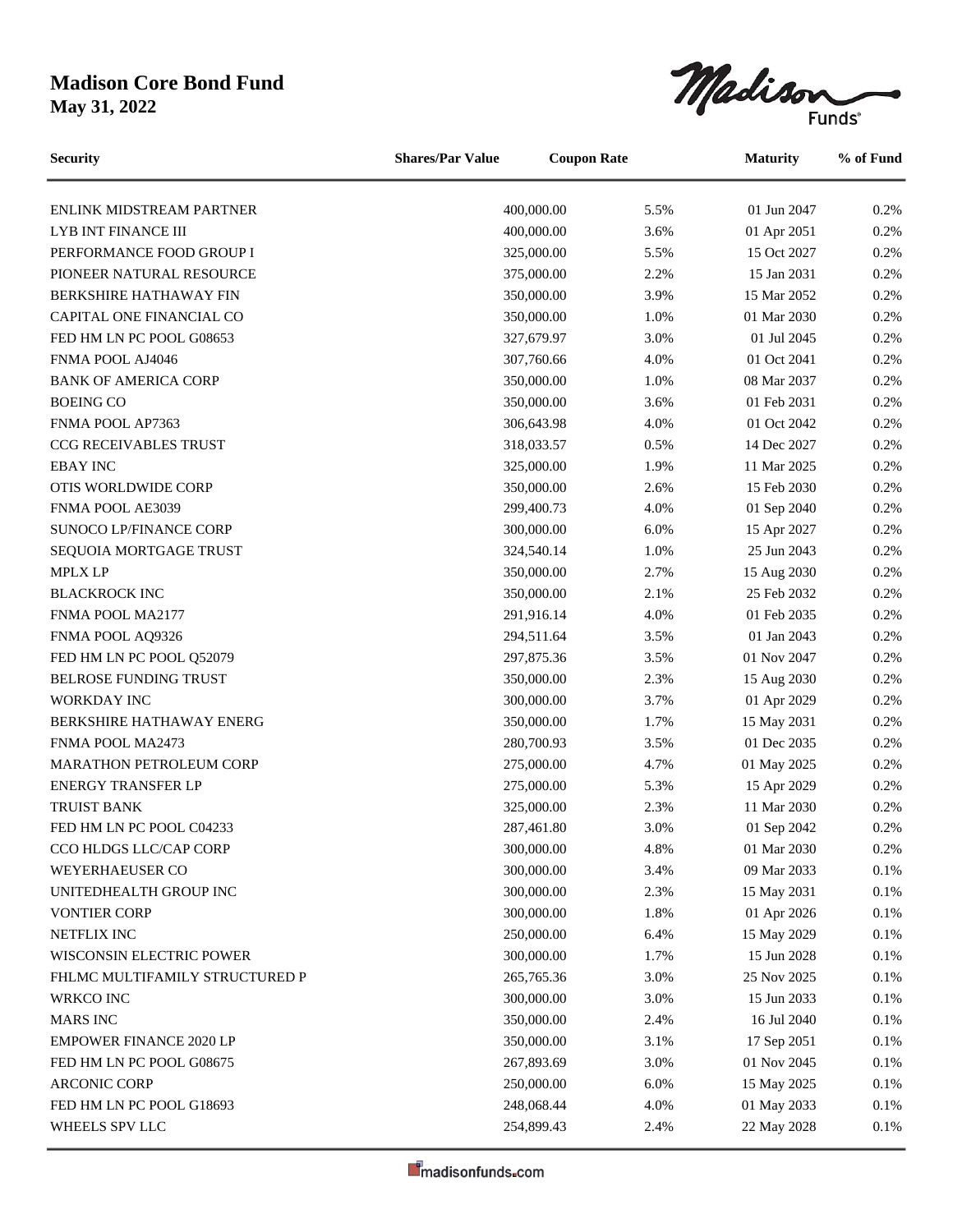Madison

M+T BANK CORPORATION 250,000.00 3.6% 26 Jul 2023 0.1% KEURIG DR PEPPER INC 6.1% 200,000.00 3.8% 01 May 2050 0.1% FED HM LN PC POOL ZS8641 254,986.33 2.5% 01 Feb 2032 0.1% VODAFONE GROUP PLC 250,000.00 5.0% 30 May 2038 0.1% DELTA AIR LINES/SKYMILES 250,000.00 4.8% 20 Oct 2028 0.1% MPT OPER PARTNERSP/FINL 250,000.00 5.0% 15 Oct 2027 0.1% IRON MOUNTAIN INC 275,000.00 4.5% 15 Feb 2031 0.1% INTERCONTINENTALEXCHANGE 250,000.00 3.8% 21 Sep 2028 0.1% FED HM LN PC POOL 035614 244,214.69 3.5% 01 Aug 2045 0.1% OLD REPUBLIC INTL CORP 300,000.00 3.9% 11 Jun 2051 0.1% AERCAP IRELAND CAP/GLOBA 250,000.00 4.6% 15 Oct 2027 0.1% FNMA POOL AT0310 241,713.02 3.5% 01 Mar 2043 0.1% FNMA POOL AL6588 218,474.05 218,474.05 1.0% 01 Jul 2041 0.1% TEACHERS INSUR + ANNUITY 300,000.00 3.3% 15 May 2050 0.1% FNMA POOL AP2133 234,365.13 3.5% 01 Aug 2042 0.1% FED HM LN PC POOL 027927 233,850.58 3.5% 01 Aug 2044 0.1% ROYAL BANK OF CANADA 250,000.00 1.2% 10 Jun 2025 0.1% WELLS FARGO + COMPANY 250,000.00 1.0% 02 Jun 2028 0.1% FNMA POOL AT2887 229,215.88 3.5% 01 Apr 2043 0.1% STATE STREET CORP 250,000.00 1.0% 01 Nov 2034 0.1% FNMA POOL AB2080 219,283.60 4.0% 01 Jan 2041 0.1% PNC BANK NA 250,000.00 2.7% 22 Oct 2029 0.1% MAGALLANES INC 250,000.00 5.4% 15 Mar 2062 0.1% UNITEDHEALTH GROUP INC 250,000.00 3.7% 15 Aug 2049 0.1% AIR LEASE CORP 250,000.00 1.9% 15 Aug 2026 0.1% FIVE CORNERS FND TR II 250,000.00 2.9% 15 May 2030 0.1% HUMANA INC 6.1% 1.4% 03 Feb 2027 0.1% PUBLIC STORAGE 250,000.00 2.0% 09 Nov 2028 0.1% ADVANCE AUTO PARTS 250,000.00 1.8% 01 Oct 2027 0.1% HEALTH CARE SERVICE CORP 250,000.00 2.2% 01 Jun 2030 0.1% QVC INC 250,000.00 4.8% 15 Feb 2027 0.1% TOWD POINT ASSET FUNDING, LLC 223,874.84 1.0% 25 Feb 2063 0.1% FED HM LN PC POOL G07491 203,831.32 4.5% 01 Mar 2042 0.1% HOME DEPOT INC 15 Apr 2050 0.1% 250,000.00 3.4% 15 Apr 2050 0.1% TEXTRON INC 18 10 250,000.00 2.5% 15 Mar 2031 0.1% INTUIT INC 250,000.00 1.7% 15 Jul 2030 0.1% OMEGA HLTHCARE INVESTORS 250,000.00 3.4% 01 Feb 2031 0.1% HOWMET AEROSPACE INC 200,000.00 5.1% 01 Oct 2024 0.1% TD SYNNEX CORP 250,000.00 2.7% 09 Aug 2031 0.1% INTERSTATE POWER + LIGHT 250,000.00 3.5% 30 Sep 2049 0.1% FED HM LN PC POOL V80025 209,721.62 3.0% 01 Apr 2043 0.1% FED HM LN PC POOL V80026 206,811.55 3.0% 01 Apr 2043 0.1% FED HM LN PC POOL G05267 185,430.50 5.5% 01 Dec 2038 0.1% HUGHES SATELLITE SYSTEMS 200,000.00 5.3% 01 Aug 2026 0.1% **Security Shares/Par Value Coupon Rate Maturity % of Fund**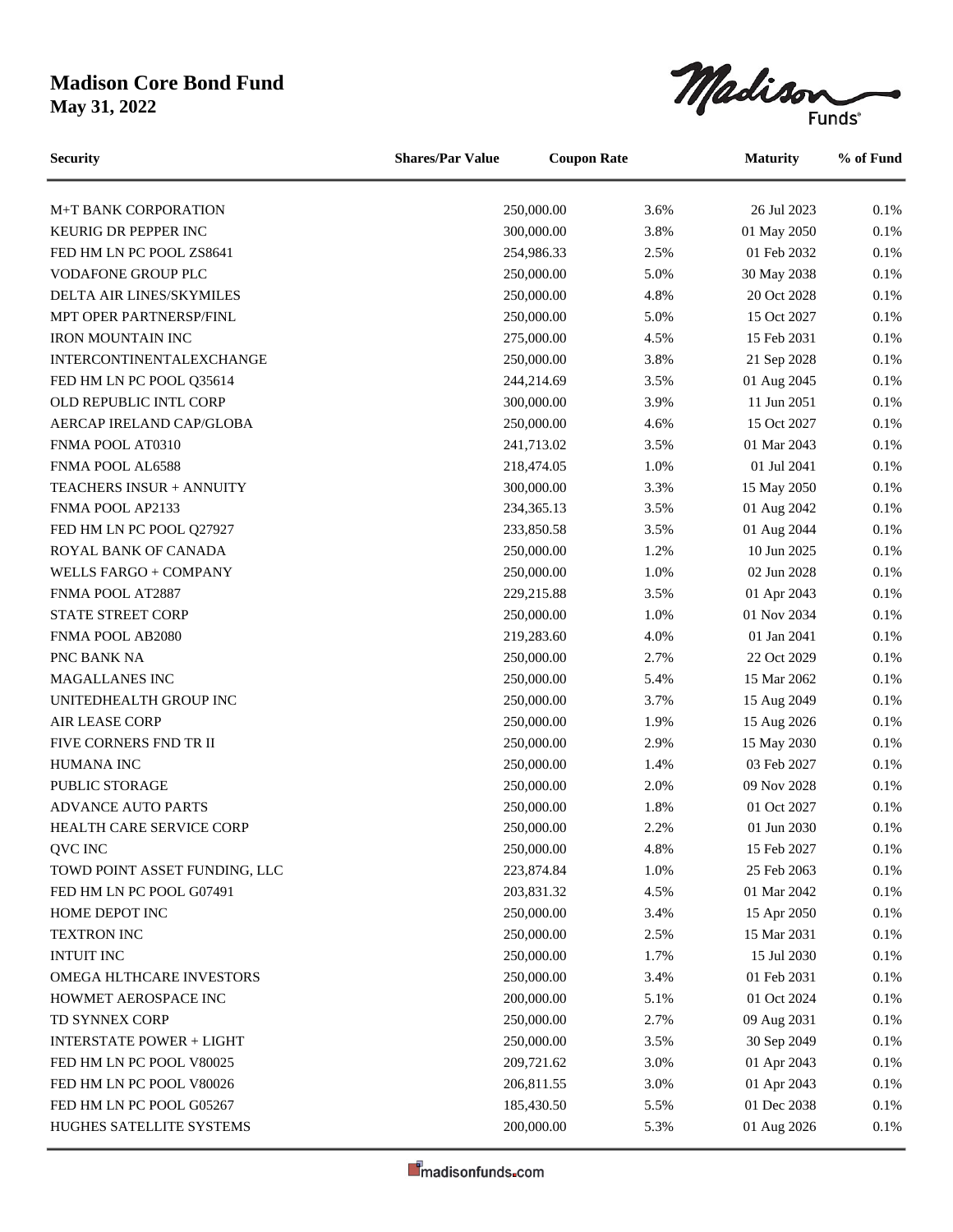Madison  $\overline{\phantom{0}}$ 

| <b>Security</b>                | <b>Coupon Rate</b><br><b>Shares/Par Value</b> |  | <b>Maturity</b> |             | % of Fund |
|--------------------------------|-----------------------------------------------|--|-----------------|-------------|-----------|
| FED HM LN PC POOL Q15767       | 202,501.21                                    |  | 3.0%            | 01 Feb 2043 | 0.1%      |
| ZOETIS INC                     | 250,000.00                                    |  | 3.0%            | 15 May 2050 | 0.1%      |
| <b>KKR GROUP FINAN CO VIII</b> | 250,000.00                                    |  | 3.5%            | 25 Aug 2050 | 0.1%      |
| FED HM LN PC POOL G08361       | 182,395.24                                    |  | 4.5%            | 01 Aug 2039 | 0.1%      |
| FED HM LN PC POOL C01856       | 175,126.80                                    |  | 4.5%            | 01 Jun 2034 | 0.1%      |
| <b>GENERAL MILLS INC</b>       | 200,000.00                                    |  | 2.9%            | 15 Apr 2030 | $0.1\%$   |
| FNMA POOL AL8924               | 182,031.38                                    |  | 1.0%            | 01 Dec 2030 | $0.1\%$   |
| 7 ELEVEN INC                   | 250,000.00                                    |  | 2.5%            | 10 Feb 2041 | 0.1%      |
| BUNKER HILL LOAN DEPOSITARY TR | 177,718.57                                    |  | 1.0%            | 25 Jul 2049 | 0.1%      |
| <b>LAM RESEARCH CORP</b>       | 200,000.00                                    |  | 1.9%            | 15 Jun 2030 | 0.1%      |
| FHLMC MULTIFAMILY STRUCTURED P | 15,271,264.16                                 |  | 1.0%            | 25 Sep 2026 | 0.1%      |
| <b>HORMEL FOODS CORP</b>       | 200,000.00                                    |  | 1.8%            | 11 Jun 2030 | 0.1%      |
| BUNKER HILL LOAN DEPOSITARY TR | 174,139.13                                    |  | 1.0%            | 25 Feb 2055 | 0.1%      |
| <b>MORGAN STANLEY</b>          | 175,000.00                                    |  | 1.0%            | 28 Apr 2026 | $0.1\%$   |
| FED HM LN PC POOL G06168       | 164,842.56                                    |  | 3.5%            | 01 Nov 2040 | 0.1%      |
| FNMA POOL MA3098               | 158,372.74                                    |  | 3.5%            | 01 Aug 2032 | $0.1\%$   |
| CARRIER GLOBAL CORP            | 200,000.00                                    |  | 3.6%            | 05 Apr 2050 | 0.1%      |
| <b>ONEOK INC</b>               | 150,000.00                                    |  | 5.9%            | 15 Jan 2026 | 0.1%      |
| AMERICAN INTL GROUP            | 150,000.00                                    |  | 4.8%            | 01 Apr 2048 | $0.1\%$   |
| FNMA POOL AB6228               | 150, 103. 76                                  |  | 3.5%            | 01 Sep 2042 | $0.1\%$   |
| VALERO ENERGY CORP             | 175,000.00                                    |  | 4.0%            | 01 Jun 2052 | 0.1%      |
| J.P. MORGAN WEALTH MANAGEMENT  | 153,269.54                                    |  | 1.0%            | 25 Feb 2050 | 0.1%      |
| PSMC TRUST                     | 140,604.56                                    |  | 1.0%            | 25 May 2050 | 0.1%      |
| FED HM LN PC POOL C91485       | 133,885.65                                    |  | 3.5%            | 01 Aug 2032 | 0.1%      |
| FED HM LN PC POOL G04593       | 113,016.55                                    |  | 5.5%            | 01 Jan 2037 | 0.1%      |
| FNMA POOL MA0919               | 119,703.74                                    |  | 3.5%            | 01 Dec 2031 | 0.1%      |
| LIBERTY MUTUAL GROUP INC       | 150,000.00                                    |  | 4.0%            | 15 May 2060 | $0.1\%$   |
| ENTERPRISE FLEET FINANCING LLC | 118,634.16                                    |  | 2.1%            | 20 May 2025 | 0.1%      |
| <b>FANNIE MAE</b>              | 110,894.16                                    |  | 6.0%            | 25 Dec 2031 | 0.1%      |
| DELL INT LLC / EMC CORP        | 87,000.00                                     |  | 8.4%            | 15 Jul 2046 | 0.1%      |
| FNMA POOL MA3831               | 116,771.49                                    |  | 3.0%            | 01 Nov 2039 | $0.1\%$   |
| FNMA POOL AB3867               | 113,323.06                                    |  | 3.5%            | 01 Nov 2041 | 0.1%      |
| FNMA POOL AJ1406               | 108,461.02                                    |  | 4.0%            | 01 Sep 2041 | $0.1\%$   |
| FNMA POOL MA3126               | 107,816.36                                    |  | 3.5%            | 01 Sep 2032 | $0.1\%$   |
| JP MORGAN MORTGAGE TRUST       | 109,327.31                                    |  | 1.0%            | 25 Feb 2050 | 0.1%      |
| CHESAPEAKE FUNDING II LLC      | 100,000.00                                    |  | 3.6%            | 15 Jan 2031 | $0.1\%$   |
| CHESAPEAKE FUNDING II LLC      | 99,524.61                                     |  | 0.9%            | 15 Aug 2032 | $0.1\%$   |
| <b>FANNIE MAE</b>              | 88,098.03                                     |  | 5.5%            | 25 Sep 2035 | 0.1%      |
| FED HM LN PC POOL A68787       | 74,636.81                                     |  | 5.5%            | 01 Nov 2037 | $0.0\%$   |
| DELL EQUIPMENT FINANCE TRUST   | 79,908.77                                     |  | 1.9%            | 22 Oct 2024 | 0.0%      |
| FNMA POOL AS4257               | 73,569.02                                     |  | 4.0%            | 01 Jan 2045 | 0.0%      |
| <b>FANNIE MAE</b>              | 74,665.54                                     |  | 3.0%            | 25 Mar 2042 | 0.0%      |
| <b>FNMA POOL 987711</b>        | 61,107.04                                     |  | 6.5%            | 01 Aug 2038 | $0.0\%$   |
| <b>FANNIE MAE</b>              | 661,194.29                                    |  | 3.5%            | 25 Mar 2030 | $0.0\%$   |
|                                |                                               |  |                 |             |           |